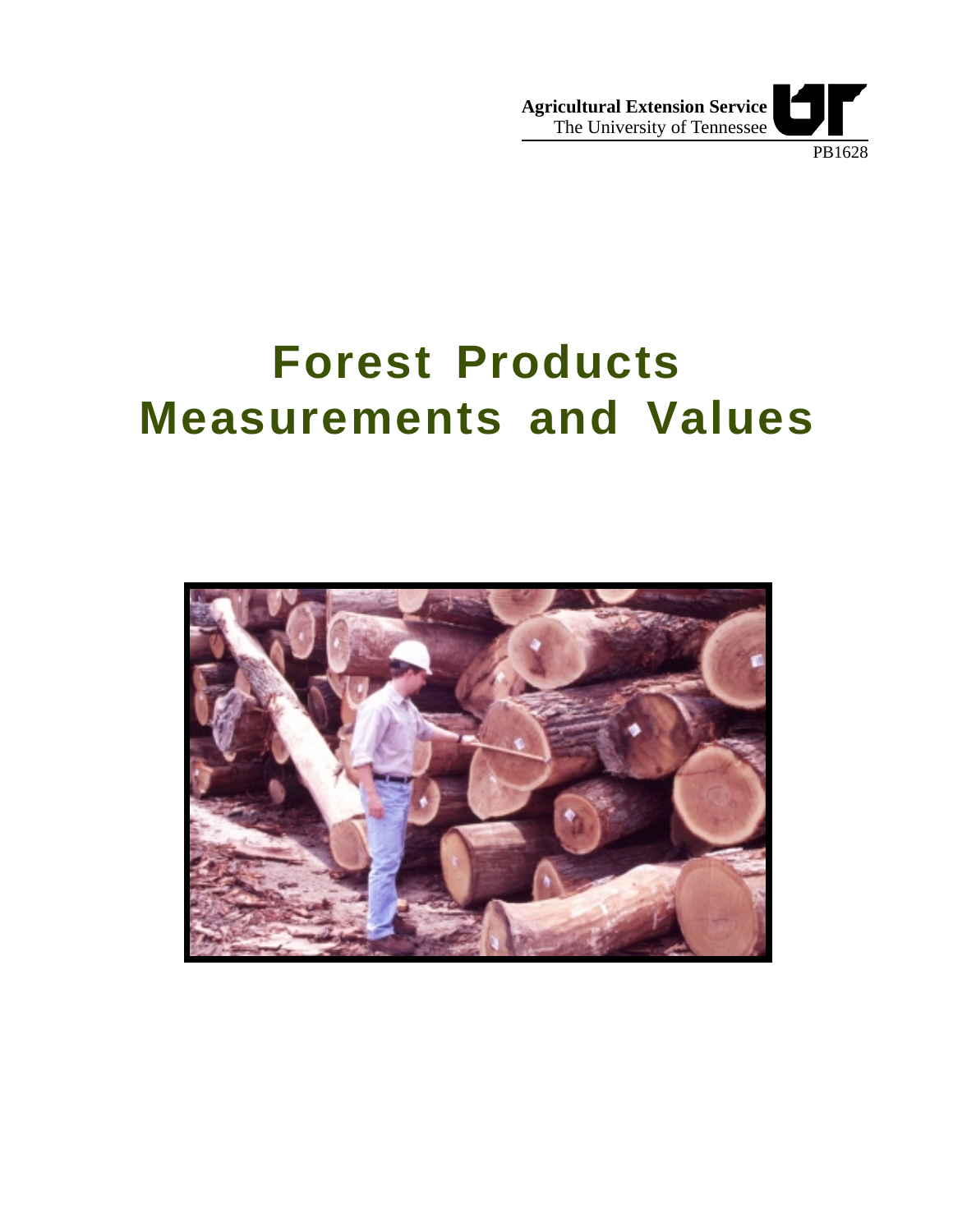# **Forest Products Measurements and Values**

*Brian Bond, Assistant Professor Forestry, Wildlife and Fisheries*

## Introduction

Success in buying and selling forest products depends on one's knowledge of product measurement and ability to predict the current market value. When trees are harvested, they can be sold as whole trees, factory class sawlogs, construction class sawlogs, veneer logs, pulpwood and/or chipwood. Lumber is sold by its grade, which is determined by the size and location of defects. Each product from the forest has a particular method by which it is measured and its market value estimated. This publication explains common forest products measures used in Tennessee and how to estimate the current market value.

# Pulpwood

Pulpwood is usually bought and sold by the volume of the wood measured in *cords* or by the weight of the wood in pounds. A *standard cord* of wood is a volume of stacked wood including air space occupying 128 cubic feet. A *cord* is defined as the volume of a stack of wood 4 feet high by 4 feet wide by 8 feet long. There are variations from this standard, so the buyer and seller should use the same definition. The actual volume of wood in a 4x4x8-foot space can vary greatly depending on how tightly the wood is packed, the diameter of the pieces and the straightness of the pieces. Studies have shown that the volume of wood per standard cord can vary from 58 cubic feet to 94 cubic feet.(1) Due to the variation in the volume of wood in a cord and the development of new methods of transportation and material handling, pulpwood and chipwood are more often bought and sold on a weight basis. In Tennessee, the Department of Agriculture, Division of Forestry defines a cord of pine as weighing 5350 pounds and a cord of hardwood as weighing 5800 pounds.

There is a trend towards selling pulpwood and chipwood as tree-length material. Tree-length loads are usually sold on a weight basis. Log

trucks are weighed fully loaded and weighed again when empty to determine the weight of the load. The weight can be converted to an equivalent board foot or cord volume if desired. Some companies use standard weight-scale factors for pricing, and some develop their own factors based on their product mix. Weight-scale factors vary with log size, as larger logs usually produce higher product volumes per unit weight than do small logs. Timber quality, density, moisture content and mill efficiency influence the scale factor and the price paid at the mill for timber. An advantage of buying and selling on a weight basis is that it encourages landowners to deliver the timber to the mill quickly. Quick delivery after harvesting insures that the moisture content of the wood is high. Freshly harvested logs will weigh more than those allowed to dry out. Mills prefer fresh-cut logs because they contain less stain, decay and wood-destroying insects.

The market value of pulpwood is related to the quality of the wood and the local market. For evaluating the market value of forest products, the Tennessee Division of Agriculture, Division of Forestry (TDA-DF) divides the state into three regions based on the local markets. These regions are East, Central and West Tennessee. TDA-DF publishes the market value of pulpwood in Tennessee four times a year for each region in the state.<sup>(2)</sup> *Timber Mart-South*<sup>(3)</sup> also publishes pulpwood and chipwood prices in the state, but splits the state into two regions. Examples of delivered prices for pulpwood in relation to other products is given in Table 1. Delivered prices are the prices paid for the material at the gate of the manufacturer and differ from stumpage prices. Stumpage prices are the amount paid for the material standing in the forest and do not account for logging and transportation.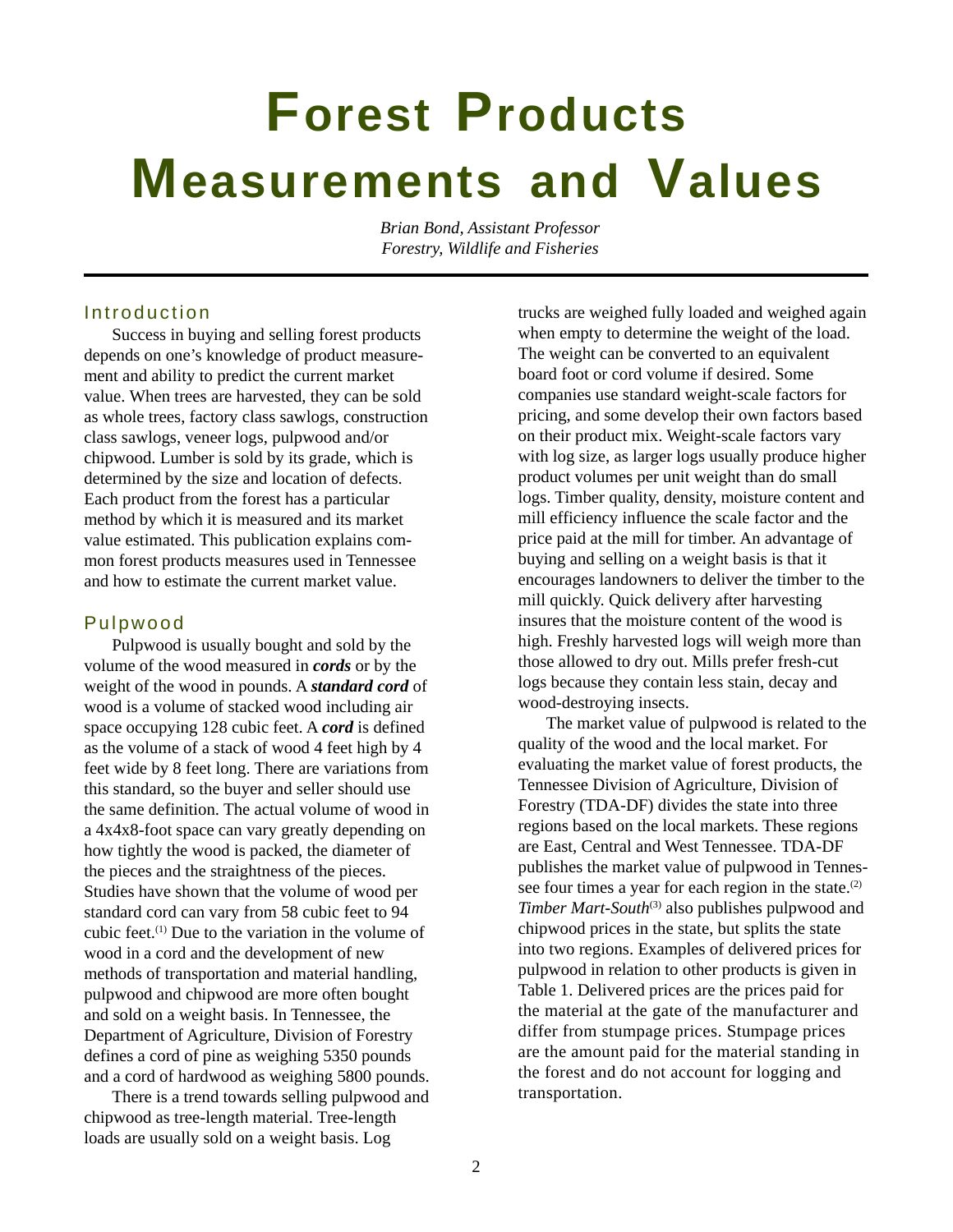| <b>Product</b>       |                 | <b>Specifications</b> | <b>Eastern TN</b> | <b>Central TN</b> | <b>Western TN</b>         |
|----------------------|-----------------|-----------------------|-------------------|-------------------|---------------------------|
| Hardwood pulpwood    |                 | Variable diameter     | $$47/c$ ord       | $$58/c$ ord       | \$58/cord                 |
|                      |                 | and length            | \$16/ton          | \$25/ton          | \$25/ton                  |
| Softwood pulpwood    |                 | Variable diameter     | \$50/cord         | \$67/cord         | \$67/cord                 |
|                      |                 | and length            | \$19/ton          | \$25/ton          | \$25/ton                  |
| Red oak              | $log$ grade $1$ | $\ast$                | \$750/Mbf*        | $$737/Mbf**$      | \$757/Mbf*                |
|                      | log grade 2     | $\ast$                | $$475/Mbf**$      | \$537/Mbf*        | \$475/Mbf*                |
|                      | log grade 3     | $\ast$                | \$250/Mbf*        | $$206/Mbf**$      | \$277/Mbf*                |
| Yellow-poplar        | $log$ grade $1$ | $\ast$                | \$375/Mbf*        | $$412/Mbf*$       | \$294/Mbf*                |
|                      | $log$ grade $2$ | $\ast$                | \$250/Mbf*        | \$302/Mbf*        | $$191/Mbf**$              |
|                      | log grade 3     | $\ast$                | \$125/Mbf*        | $$175/Mbf**$      | \$96/Mbf*                 |
| Southern Yellow Pine |                 | $\ast$                | \$200/Mbf*        | \$200/Mbf*        | \$360/Mbf*<br>or \$45/ton |

 **Table 1. Example of delivered prices for pulpwood and logs in Tennessee as reported by the TDA-DF for January-March, 1999.(2)**

\*Log Specifications: 8'-16' length, minimum diameter inside bark must be 8"at small end, delivered prices are per thousand board feet (MBF) scaled using the Doyle Rule.



Figure 1. Examples of Number 1, 2 and 3 grade logs by the U.S. Forest Service log rule.

# Saw-Logs

Most hardwood sawmills purchase logs based on a log grade and log scale. Grades are assigned to a log based on the number of visible defects on the surface such as knots and rot. These defects affect the quality and quantity of lumber that can

be produced from the log. The most common log grade rules were developed by the U.S. Forest Service.<sup>(4)</sup> The expected volume of grade lumber for each U.S. Forest Service log grade is listed in Table 2. Figure 1 displays examples of each U.S. Forest Service log rule. The lumber grades listed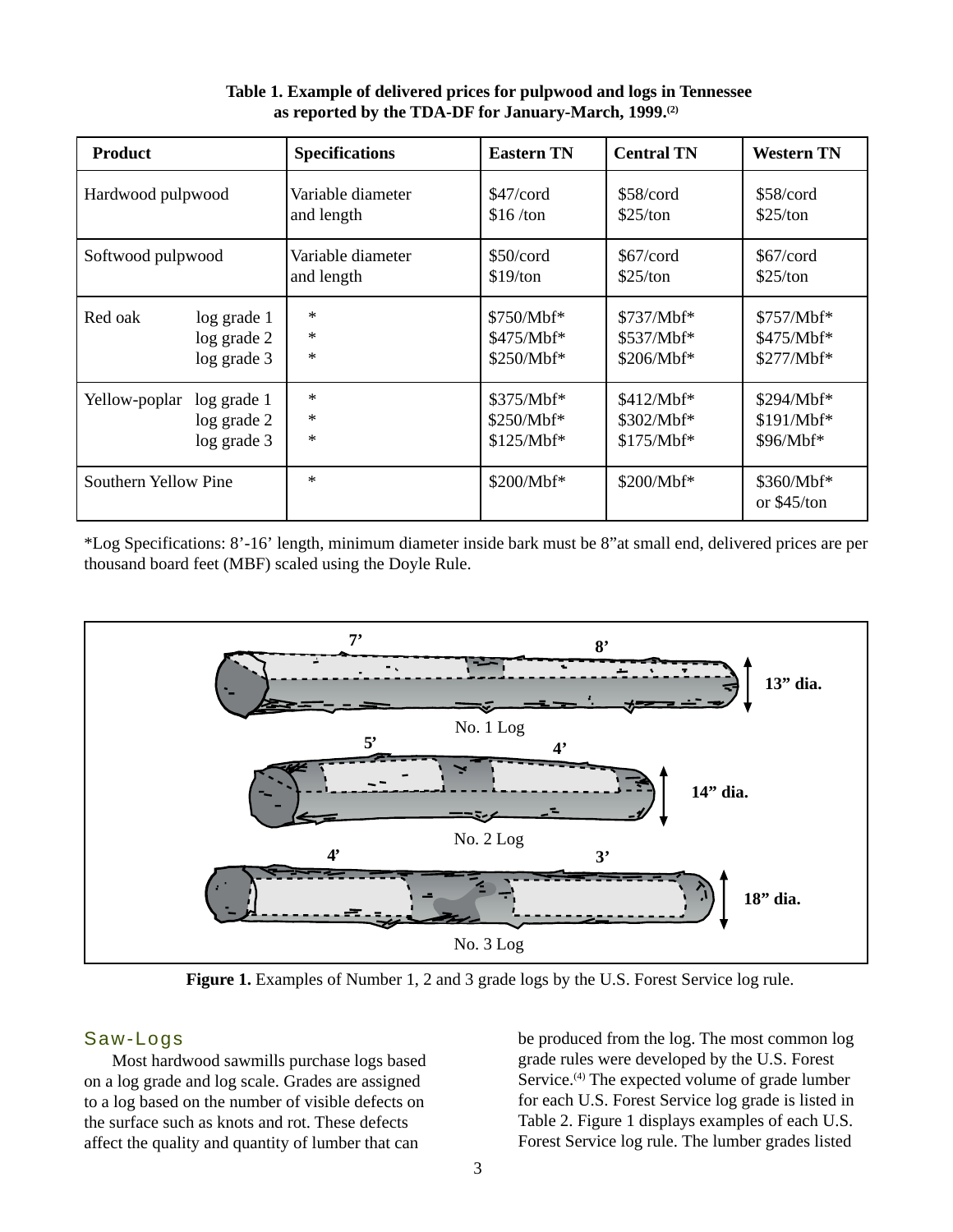in the expected lumber yield column are the National Hardwood Lumber Association (NHLA) lumber grades for higher-valued material. This higher-valued material allows sawmills to be profitable. The higher the log grade, the more high-grade lumber can be expected from a log; therefore, a high-grade log is worth more than a low-grade log of the same volume. Logs that are of very large diameter and clear of defects are often sold as veneer logs and receive a higher price than if they were sold as sawlogs. Very-low quality logs are often sold as construction-grade logs from which railroad ties and mine timbers can be sawn. Some sawmills develop and use their own log grades rather than using the Forest Service grade rules.

**Table 2. Estimated high value lumber yield for each log grade using the U.S. Forest Service Log Grade Rules.**

| Log Grade | <b>Expected lumber yield</b>          |  |  |
|-----------|---------------------------------------|--|--|
| No. 1     | $60+$ % #1 common, selects and<br>FAS |  |  |
| No.2      | 40-60% #1 common, selects and<br>FAS  |  |  |
| No. 3     | 20-40% #1 common, selects and<br>FAS  |  |  |

The grade of a log indicates the percent of lumber volume by grade that can be cut from the log. To estimate the volume of lumber in a log, it is *scaled*. The *log scale* estimates the amount of lumber that can be expected from a log given its diameter and length. Log scale *does not* estimate the grade of the lumber produced. It only estimates the *volume* of lumber produced. Many factors affect how much lumber is actually produced when a log is sawn. Some of these include: *saw kerf,* log diameter, log taper, log sweep and crook, sawing method and the saw operator. *Saw kerf* is the amount of material removed as sawdust due to the width of the sawblade.

The three most common log rules are Doyle, Scribner and International  $\frac{1}{4}$  inch. The rule used will vary with the buyer. Sawmills within a certain locality commonly adopt a specific method for scaling logs, while mills in another areas may use a different log rule. When scaling logs, be consistent in the rule you chose and the methods you

use. Each log rule estimates the amount of board feet in a log using a different method; therefore, converting between scales is not accurate. There is no best rule. The Doyle rule is most common in Tennessee for scaling hardwood logs. The Doyle rule is more accurate with large-diameter logs and greatly underestimates the volume of lumber that can be obtained from small-diameter logs. The Scribner rule was developed based on the diameter of the small end of a log and perfectly round logs. This rule tends to overscale large logs and underscale small logs. If the estimated volumes are rounded to the nearest 10 board feet, then this rule is known as the Scribner Decimal C rule. The International  $\frac{1}{4}$ " rule provides the most accurate lumber volume estimation and is the only rule that includes taper and sawkerf. The difference in percent of actual lumber tally by log rule is displayed in Figure 2.



**Figure 2.** Difference in estimated and actual lumber volume for each log scale.

A good estimate for the value of sawlogs, veneer and crossties for each region in Tennessee is published by the TDA-DF. Timber Mart-South also publishes this information for Tennessee and the region. Examples of red oak and yellow-poplar log prices obtained by TDA-DF using Doyle scale for 1998 are given in Table 1.

#### **Lumber**

After lumber has been sawn, edged and trimmed, it is graded. Lumber is sold based on its grade, which differs for hardwoods and softwoods. Softwood lumber grades in Tennessee are usually based on rules assigned by the Southern Pine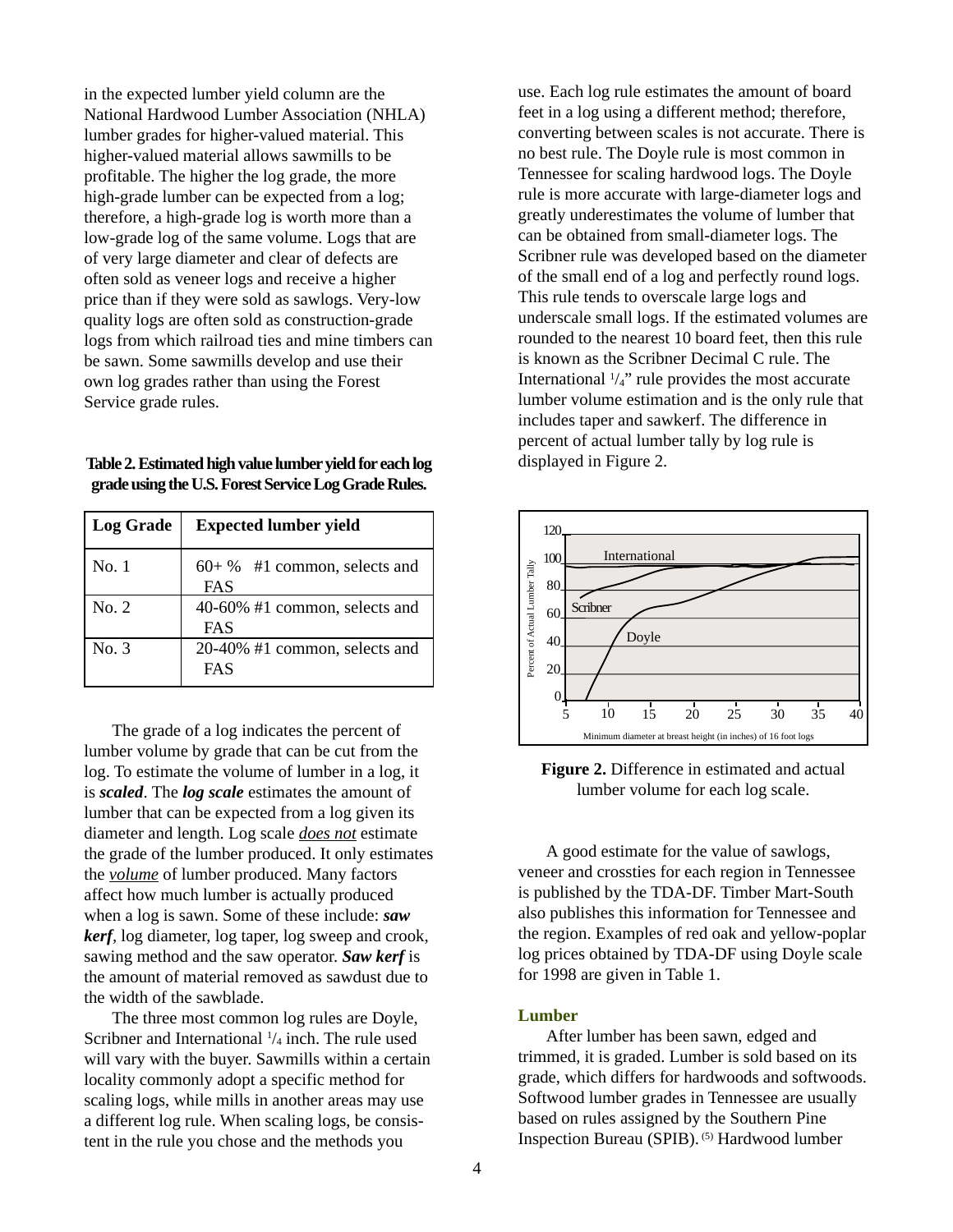grades are based on the number and sizes of clear cuttings that can be cut from the board and are determined using the rules assigned by the National Hardwood Lumber Association (NHLA).<sup>(6)</sup> The hardwood lumber grades determined by the

NHLA and the amount of clear material contained in each grade are presented in Table 3. The area of a board required in clear face cuttings for NHLA lumber grading rules is presented in Figure 3. The value of lumber decreases as the number of defects increases.



**Figure 3.** Area of a board required in clear face cuttings for NHLA lumber grading rules.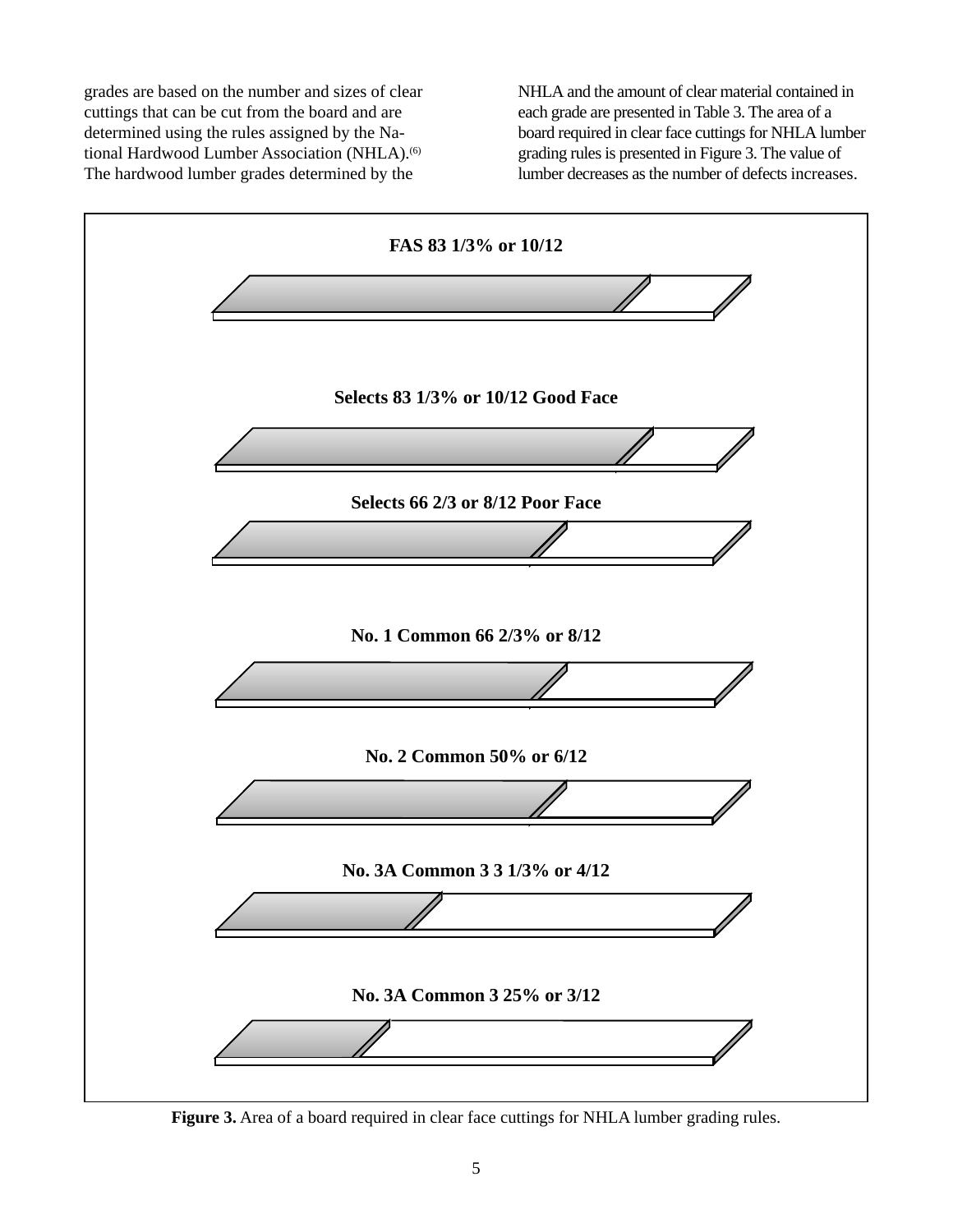| Lumber Grade                                | FAS                     | <b>Selects</b>                                                    | #1 Common                    | #2A                   | #3A        | #3B        |
|---------------------------------------------|-------------------------|-------------------------------------------------------------------|------------------------------|-----------------------|------------|------------|
| Min. Width                                  | $6"+$                   | $4" +$                                                            | $3"+$                        | $3"+$                 | $3"+$      | $3"+$      |
| Min. Length                                 | $8' - 16'$              | $6' - 16'$                                                        | $4' - 16'$                   | $4' - 16'$            | $4' - 16'$ | $4' - 16'$ |
| No. of cuttings<br>allowed                  | $SM* / 4$<br>Not over 4 | $SM*/4$ FAS<br>Side<br>$(SM^* + 1)/3$ #1<br>Com. Side             | $(SM^* + 1)/3$<br>Not over 5 | $SM*/2$<br>Not over 7 | No Limit   | No Limit   |
| Minimum size<br>of cuttings                 | 4"x5'<br>3"x7'          | $4"x5'$ or $3"x7'$<br>FAS Side<br>$4"x2'$ or $3"x3'$<br>#1 C Side | 4"x2'                        | 3"x2"                 | 3"x2"      | 11/2"      |
| Yield amount req.<br>in clear face cuttings | 10/12                   | 10/12 FAS Side   8/12<br>$8/12$ #1 Com.                           |                              | 6/12                  | 4/12       | 3/12       |

**Table 3. Standard hardwood lumber grades and their minimum requirements. (6)**

\*SM is the surface measure of the board, which is defined as the width of the board in inches and fractions of inches times length in feet divided by 12. The surface measure is rounded to the nearest whole number.

Further requirements are found in the Measurement and Inspection of Hardwood and Cypress. 1994. National Hardwood Lumber Association, Box 34518, Memphis, TN 38148-0518.

Softwood lumber is primarily used in construction and is sold in standard sizes. These sizes allow for shrinkage and machining; therefore, the actual dimensions of a 2 x 4 will be  $1\frac{1}{2}$  inches x  $3\frac{1}{2}$ inches. In hardwood, most lumber is cut for

manufacture into other products such as furniture and flooring; therefore, it is sold in random lengths and widths. Hardwood lumber is sold on the *board foot* basis rather than the lineal foot basis. A *board foot* is 1 inch thick by 1 foot long by 1 foot wide, as seen in Figure 4.



 **Figure 4.** Diagram of a board foot.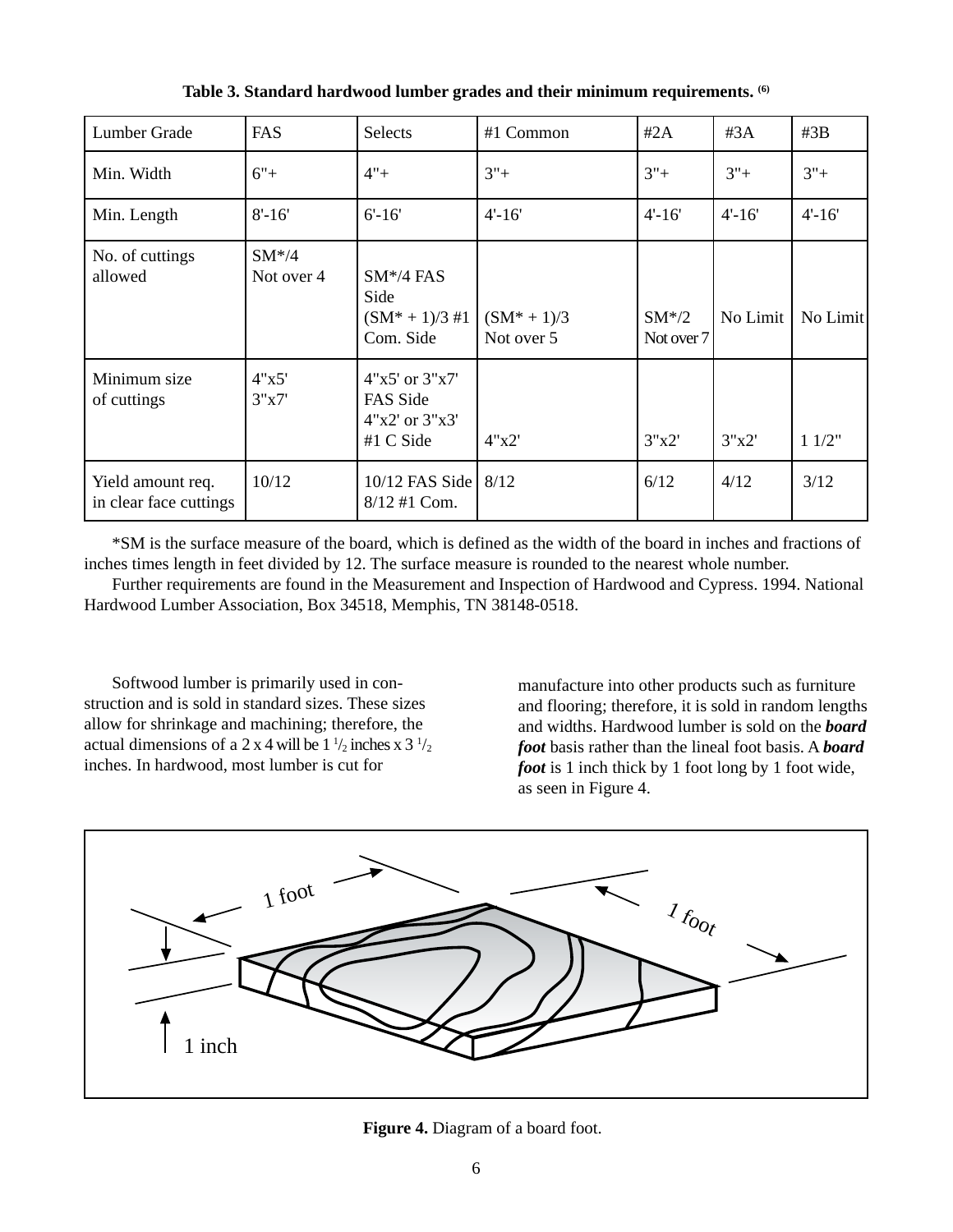The value of hardwood lumber is usually based on prices reported in trade publications such as the *Weekly Hardwood Review(7)* or the *Hardwood Market Report(8).* Examples of the estimated market values for 4/4-inch thick lumber based on NHLA hardwood lumber grades are given in Table 4. The thickness of hardwood lumber is usually described in  $\frac{1}{2}$ -inch increments. For example, a 1-inch board would be described as a 4/4" board.

The actual price paid for lumber is usually higher or lower than the published price based on local availability, buyer and seller relationships, price trends, weather conditions and other factors. Softwood prices are determined in a similar manner using *Random Lengths(9) or Crow's Market Report(10)*. Grading hardwood lumber is a complex process, and, in order to sell graded lumber, one must become a certified grader through one of the grading agencies.

| <b>Species</b> | <b>NHLA Lumber Grade</b> |          |          |        |
|----------------|--------------------------|----------|----------|--------|
|                | <b>FAS</b>               | 1 Common | 2 Common | 2A& 3A |
| Red oak        | 1140                     | 790      | 495      | 485    |
| Yellow-poplar  | 655                      | 350      | 265      | 200    |
| Hard maple     | 1130                     | 855      | 460      | 345    |

## **Table 4. Examples of 4/4 lumber grade values in dollars per MBF for March 12, 1999.7**

When buying or selling pulpwood, chipwood or logs one should select the measurement method that best suits the situation. There are many different ways to measure the same product, so make sure that both the buyer and seller understand the measurement method used. When buying and selling lumber, remember that hardwoods and softwoods are graded using different rules and that the value of the material varies with the grade. To estimate the value of forest products for sale or purchase, check one of the market price publications mentioned in this article. If you have further questions regarding these measures and values please contact:

Brian H. Bond, Assistant Professor Department of Forestry, Wildlife and Fisheries The University of Tennessee P.O. Box 1071 Knoxville, TN 37901-1071 (423) 974-7991 Email: bbond7@utk.edu http://web.utk.edu/~tfpc/

### References:

- 1. Haygreen, J. G. and J. L. Bowyer. Forest Products and Wood Science, An Introduction. 3<sup>rd</sup> ed. Iowa State University Press. Ames. 1996.
- 2. Tennessee Division of Forestry, Tennessee

 Forest Products Bulletin. January-March, 1999. Vol.23, No.1. Nashville, TN.

- 3. Timber Mart-South. Daniel B. Warnell School of Forest Resources. University of Georgia. Athens, Georgia.
- 4. Rast, E. D., D. L. Sonderman, G. L. Gammon. A Guide to Hardwood Log Grading. USDA Forest Service General Technical Report NE-1, 1973.
- 5. Graders Manual for boards and 2" Dimension. Southern Pine Inspection Bureau. Pensacola, Florida. 1977.
- 6. Rules for the Measurement and Inspection of Hardwood and Cypress. 1994. National Hard wood Lumber Association. Memphis, TN. www.natlhardwood.org/
- 7. Weekly Hardwood Review. P.O. Box 471307 Charlotte, NC 28247-1307. Vol. 14 No. 27. March 12, 1999. www.hardwoodreview.com
- 8. Hardwood Market Report. P.O. Box 241325, Memphis, Tennessee 38124-1325. www.hmr.com
- 9. Random Lengths. Random Lengths Publica tions, Inc., P.O. Box 867, 210 E. 11th Ave., Eugene, OR 97440-0867.
- 10. Crow's Market Report. C.C. Crow Publica tions, Inc. P.O. Box 25749 Portland, OR 97298